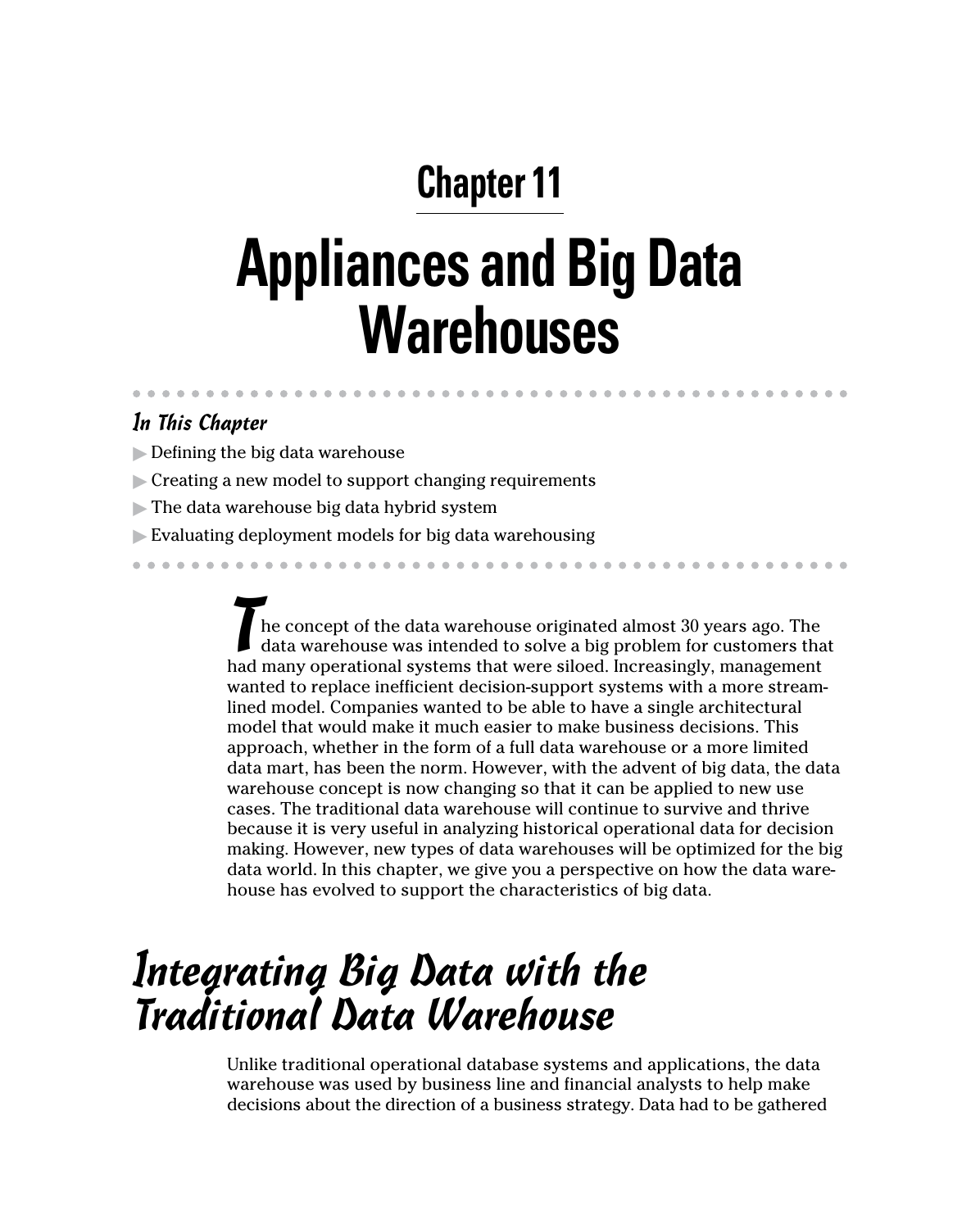from a variety of relational database sources and then ensured that the metadata was consistent, and that the data itself was clean and then well integrated. Bill Inmon, considered the father of the modern data warehouse, established a set of principles of the data warehouse, which included the following characteristics:

- $\triangleright$  It should be subject oriented.
- $\triangleright$  It should be organized so that related events are linked together.
- $\triangleright$  The information should be nonvolatile so that it cannot be inadvertently changed.
- $\blacktriangleright$  Information in the warehouse should include all the applicable operational sources. The information should be stored in a way that has consistent definitions and the most up-to-date values.

## Optimizing the data warehouse

Data warehouses have traditionally supported structured data and have been closely tied to the operational and transactional systems of the enterprise. These carefully constructed systems are now in the midst of significant changes as organizations try to expand and modify the data warehouse so that it can remain relevant in the new world of big data. While the worlds of big data and the data warehouse will intersect, they are unlikely to merge anytime soon. You can think of the traditional data warehouse as a system of record for business intelligence, much like a customer relationship management (CRM) system or an accounting system. These systems are highly structured and optimized for specific purposes. In addition, these systems of record tend to be highly centralized. Figure 11-1 shows a typical approach to data flows with warehouses and marts.

#### Differentiating big data structures from data warehouse data

Organizations will inevitably continue to use data warehouses to manage the type of structured and operational data that characterizes systems of record. These data warehouses will still provide business analysts with the capability to analyze key data, trends, and so on. However, the advent of big data is both challenging the role of the data warehouse and providing a complementary approach. You might want to think about the relationship between the data warehouse and big data as merging to become a hybrid structure. In this hybrid model, the highly structured optimized operational data remains in the tightly controlled data warehouse, while the data that is highly distributed and subject to change in real time is controlled by a Hadoop-based (or similar NoSQL) infrastructure.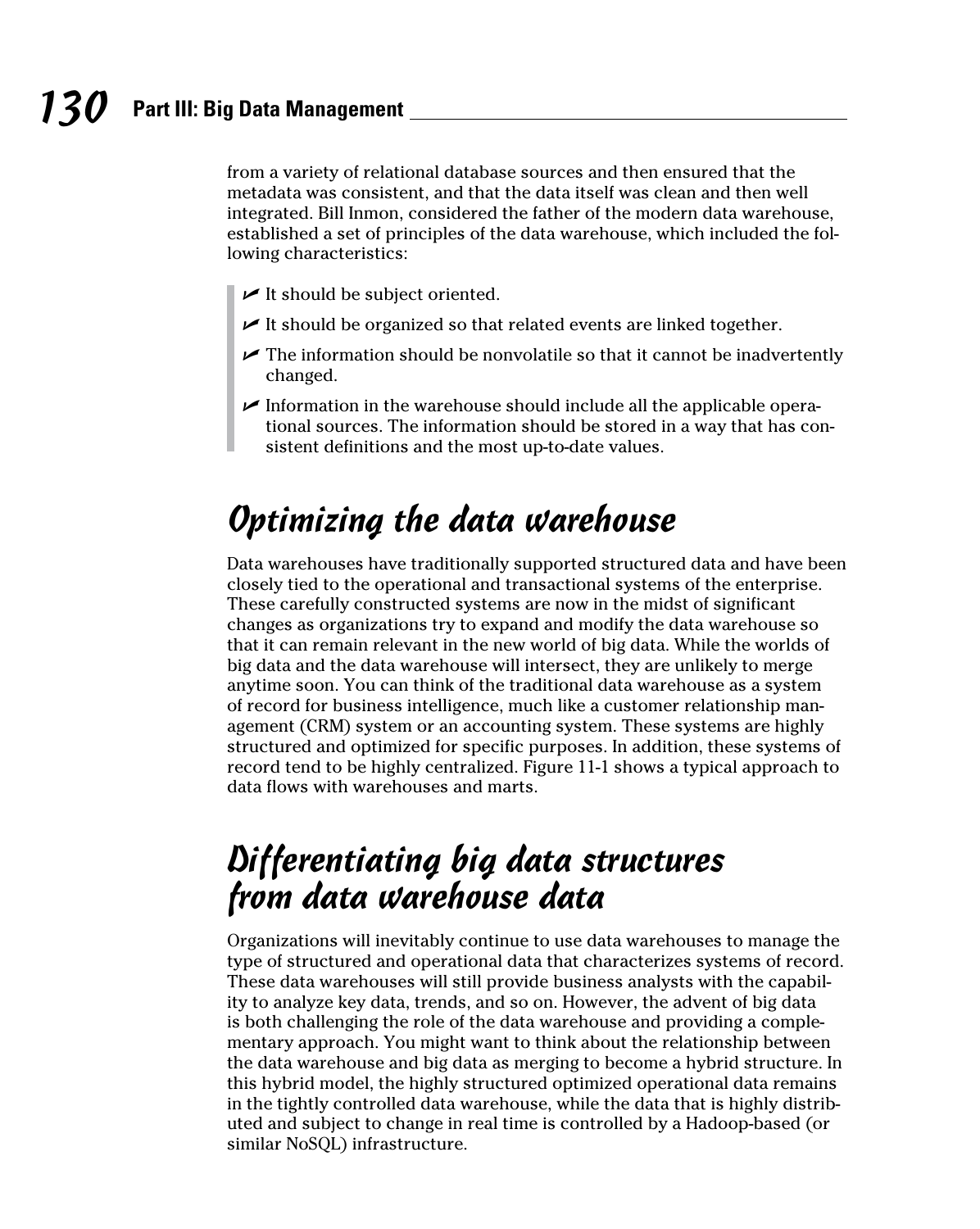

It is inevitable that operational and structured data will have to interact in the world of big data, where the information sources have not (necessarily) been cleansed or profiled. Increasingly, organizations are understanding that they have a business requirement to be able to combine traditional data warehouses with their historical business data sources with less structured and vetted big data sources. A hybrid approach supporting traditional and big data sources can help to accomplish these business goals.

### Examining a hybrid process case study

Imagine that you are in charge of data management for an online travel site. Your company offers a wide range of services, including air travel, cruises, hotels, resorts, and more. The company offers these services in many different ways. For example, a public website is available that includes reviews of various trips, hotels, and so on. This website has relationships with various related companies that offer services such as trip insurance and local tour services. Specialized sites exist for different countries. In addition, a corporate travel service is customized for large companies. Needless to say, this travel company has to manage a huge volume of data and be able to present it differently depending on who is interacting with it. A data warehouse is used by the company to track its transactions and operational data. However, the data warehouse does not keep track of web traffic. Therefore, the company used web analytics solutions to capture customer interactions.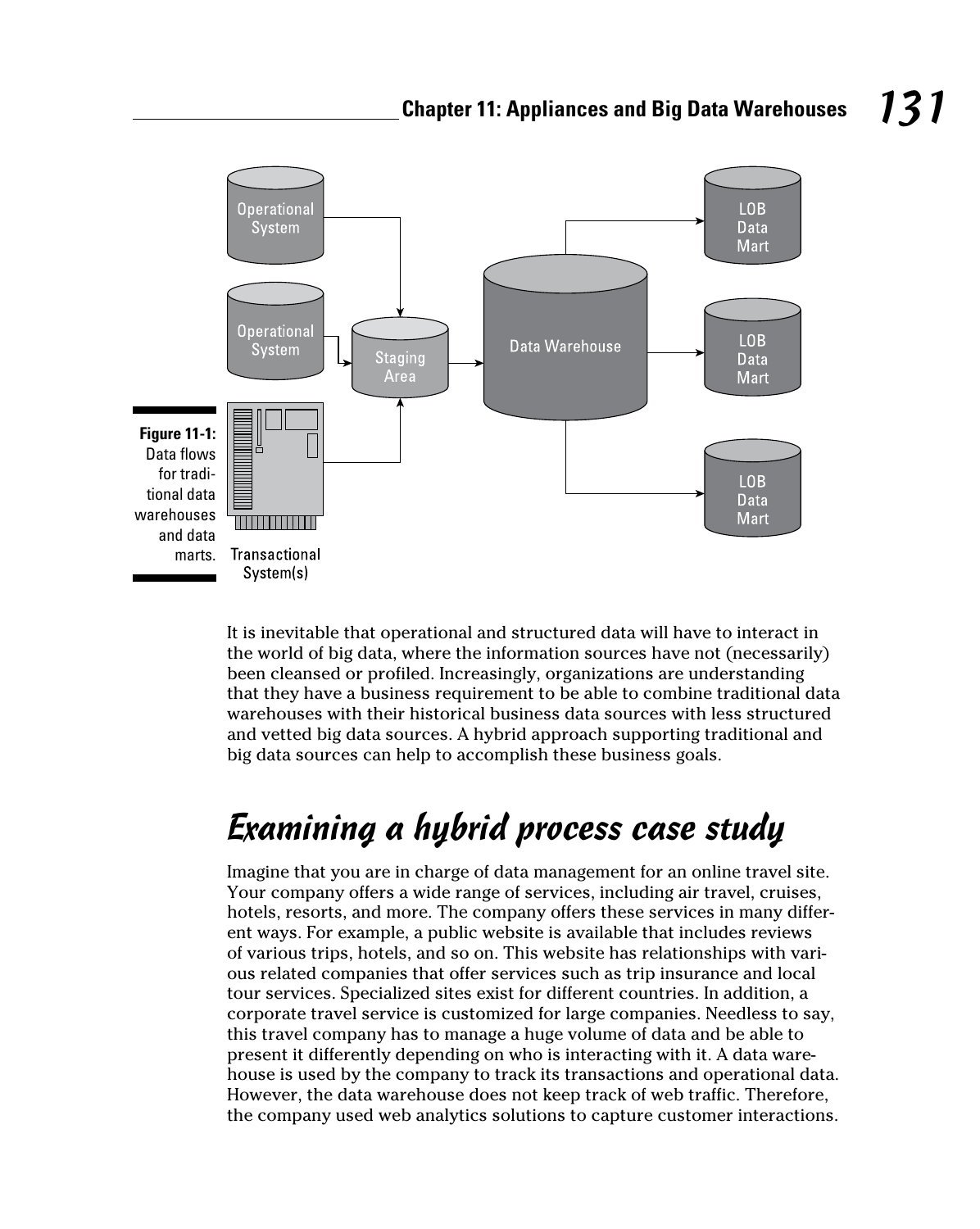For example, what did the customer click on? What offers were made available to different customers, and which ones did they select? Was price the most important factor? Did customers like to be able to design their own travel packages, or were they more likely to purchase predesigned tours? Were some locations attracting more customers while other geographies were less popular? Which partners were attracting the most revenue?

While much of this data could be incredibly valuable for those planning for the future, it was not practical for the company to store all or most of this data in the data warehouse. As a result, most of this data was thrown away after it was examined. Soon the company realized that it would be valuable to keep as much of this data as possible to understand the changes and nuances of the business.

The information management team decided that rather than building a customized data warehouse to store this data, it would leverage a Hadoop distributed computing approach based on commodity servers. Now the company is able to keep all the data from the web interactions. This data is now stored across a vast array of servers running Hadoop and MapReduce. Leveraging tools such as Flume and Sqoop, the team is able to move data into and out of Hadoop and push it into a relational model so that it can be queried with familiar SQL tools.

Now the company is able to change its business offerings quickly when it is apparent that a demographic group of customers wants certain new services. The company can also predict changes in airfare that will impact how packages are priced. Some of this data remains in the Hadoop framework environment and is updated in near real time. Other data elements are cleansed and then are moved into the data warehouse so that the data is used to compare the historical information about customers and partners to the new data. The existing warehouse provides the context for the business while the Hadoop environment tracks what is happening on a minute-to-minute basis. The combination of the system-of-record approach with the data warehouse with the dynamic big data system provides a tremendous opportunity for the company to continue to evolve its business based on analyzing the massive amount of data generated by its web environments. Figure 11-2 depicts an example approach to hybridizing traditional and big data warehousing.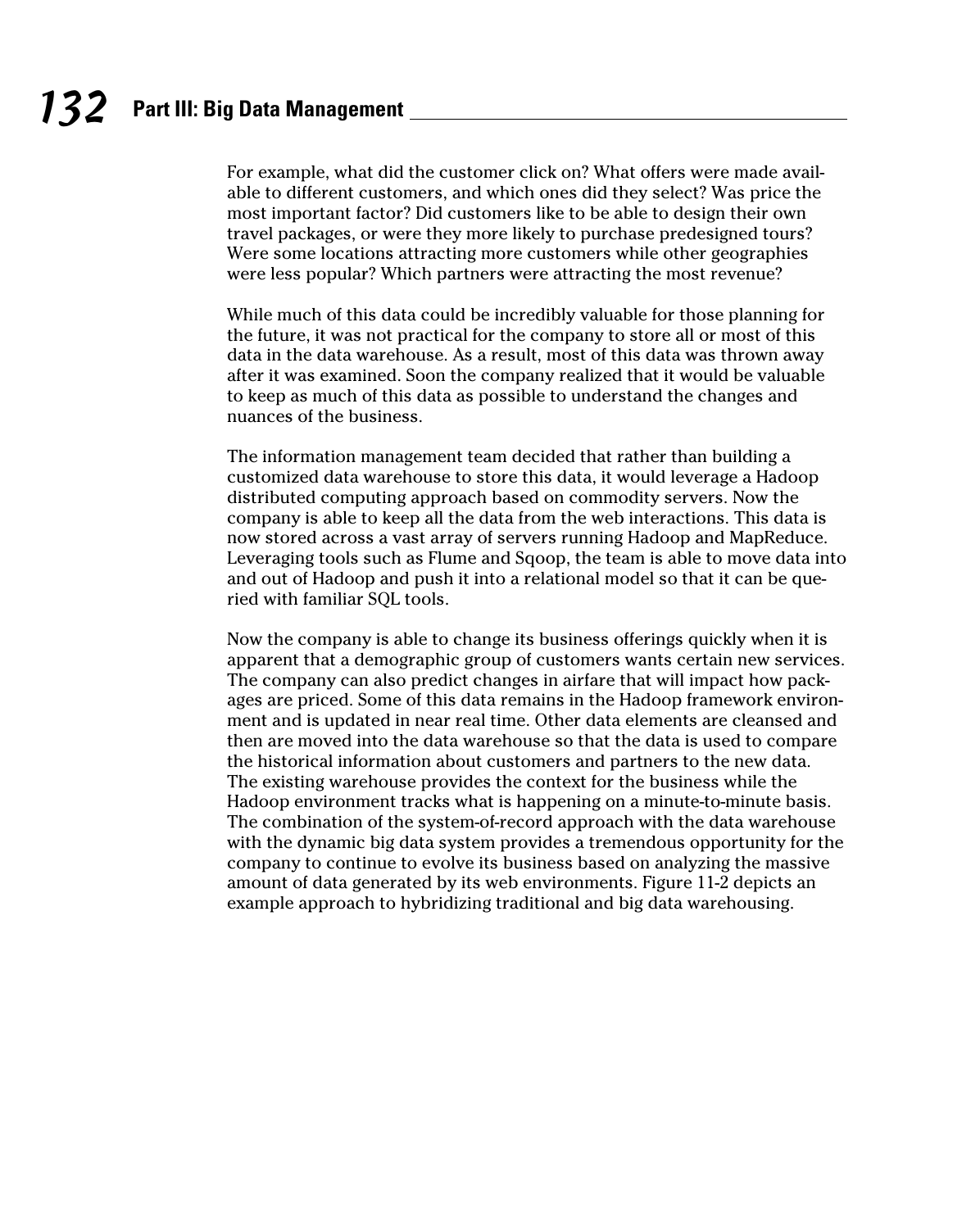

# Big Data Analysis and the Data Warehouse

From the preceding examples, you find value in bringing the capabilities of the data warehouse and the big data environment together. You need to create a hybrid environment where big data can work hand in hand with the data warehouse. First it is important to recognize that the data warehouse as it is designed today will not change in the short term. Therefore, it is more pragmatic to use the data warehouse for what it has been designed to do provide a well-vetted version of the truth about a topic that the business wants to analyze. The warehouse might include information about a particular company's product line, its customers, its suppliers, and the details of a year's worth of transactions. The information managed in the data warehouse or a departmental data mart has been carefully constructed so that metadata is accurate. With the growth of new web-based information, it is practical and often necessary to analyze this massive amount of data in context with historical data. This is where the hybrid model comes in.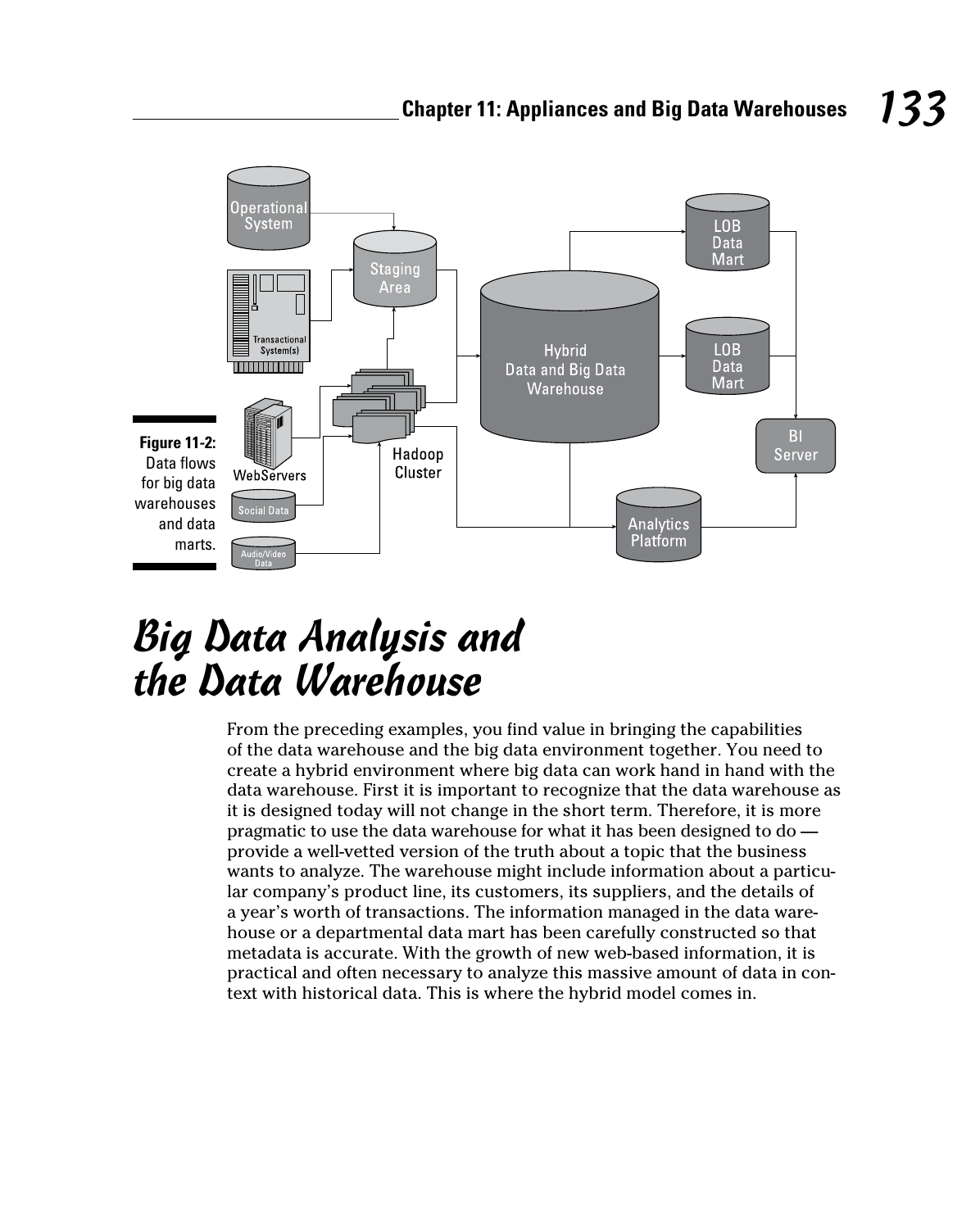Certain aspects of marrying the data warehouse with big data can be relatively easy. For example, many of the big data sources come from sources that include their own well-designed metadata. Complex e-commerce sites include well-defined data elements (customer, price, and so on). Therefore, when conducting analysis between the warehouse and the big data source, the information management organization is working with two data sets with carefully designed metadata models that have to be rationalized.

Of course, in some situations, the information sources lack explicit metadata. Before an analyst can combine the historical transactional data with the less structured big data, work has to be done. Typically, initial analysis of petabytes of data will reveal interesting patterns that can help predict subtle changes in business or potential solutions to a patient's diagnosis. The initial analysis can be completed leveraging tools like MapReduce with the Hadoop distributed file system framework. At this point, you can begin to understand whether it is able to help evaluate the problem being addressed. In the process of analysis, it is just as important to eliminate unnecessary data as it is to identify data relevant to the business context. When this phase is complete, the remaining data needs to be transformed so that metadata definitions are precise. In this way, when the big data is combined with traditional, historical data from the warehouse, the results will be accurate and meaningful.

### The integration lynchpin

To make the process we describe practical requires a well-defined data integration strategy. We cover the issue of data integration in detail in Chapter 15. While data integration is a critical element of managing big data, it is equally important when creating a hybrid analysis with the data warehouse. In fact, the process of extracting data and transforming it in a hybrid environment is very similar to how this process is executed within a traditional data warehouse. In the data warehouse, data is extracted from traditional source systems such as CRM or ERP systems. It is critical that elements from these various systems be correctly matched.

#### Rethinking extraction, transformation, and loading

In the data warehouse, you often find a combination of relational database tables, flat files, and nonrelational sources. A well-constructed data warehouse will be architected so that the data is converted into a common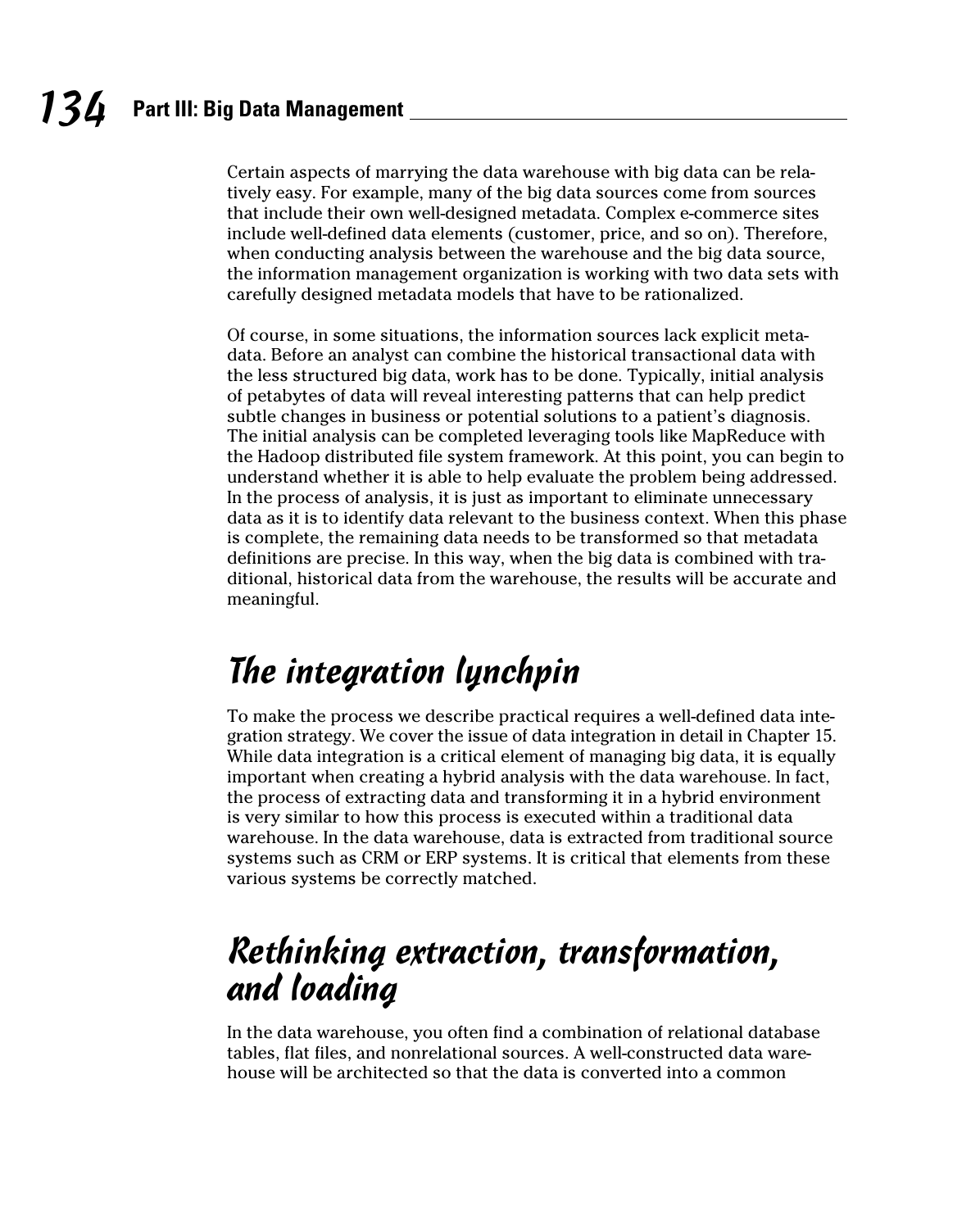format, allowing queries to be processed accurately and consistently. The extracted files must be transformed to match the business rules and processes of the subject area that the data warehouse is designed to analyze. For example, it is common to have the concept of a purchase price as a calculated field in a data warehouse because it will be used in many of the queries used by management. Processes may exist within the warehouse to validate that the calculations are accurate based on business rules. While these ideas are foundational to the data warehouse, it is also a key principle of marrying the warehouse to big data. In other words, the data has to be extracted from the big data sources so that these sources can safely work together and produce meaningful results. In addition, the sources have to be transformed so that they are helpful in analyzing the relationship between the historical data and the more dynamic and real-time data that comes from big data sources.

Loading information in the big data model will be different than what you would expect in a traditional data warehousing model. In the data warehouse, after data has been codified, it is never changed. A typical data warehouse will provide the business with a snapshot of data based on the need to analyze a particular business issue that requires monitoring, such as inventory or sales quotas. Loading information can be dramatically different with big data. The distributed structure of big data will often lead organizations to first load data into a series of nodes and then perform the extraction and transformation. When creating a hybrid of the traditional data warehouse and the big data environment, the distributed nature of the big data environment can dramatically change the capability of organizations to analyze huge volumes of data in context with the business.

# Changing the Role of the Data Warehouse

It is useful to think about the similarities and differences between the way data is managed in the traditional data warehouse and when the warehouse is combined with big data.

Similarities between the two data management methods include

- $\blacktriangleright$  Requirements for common data definitions
- $\blacktriangleright$  Requirements to extract and transform key data sources
- $\triangleright$  The need to conform to required business processes and rules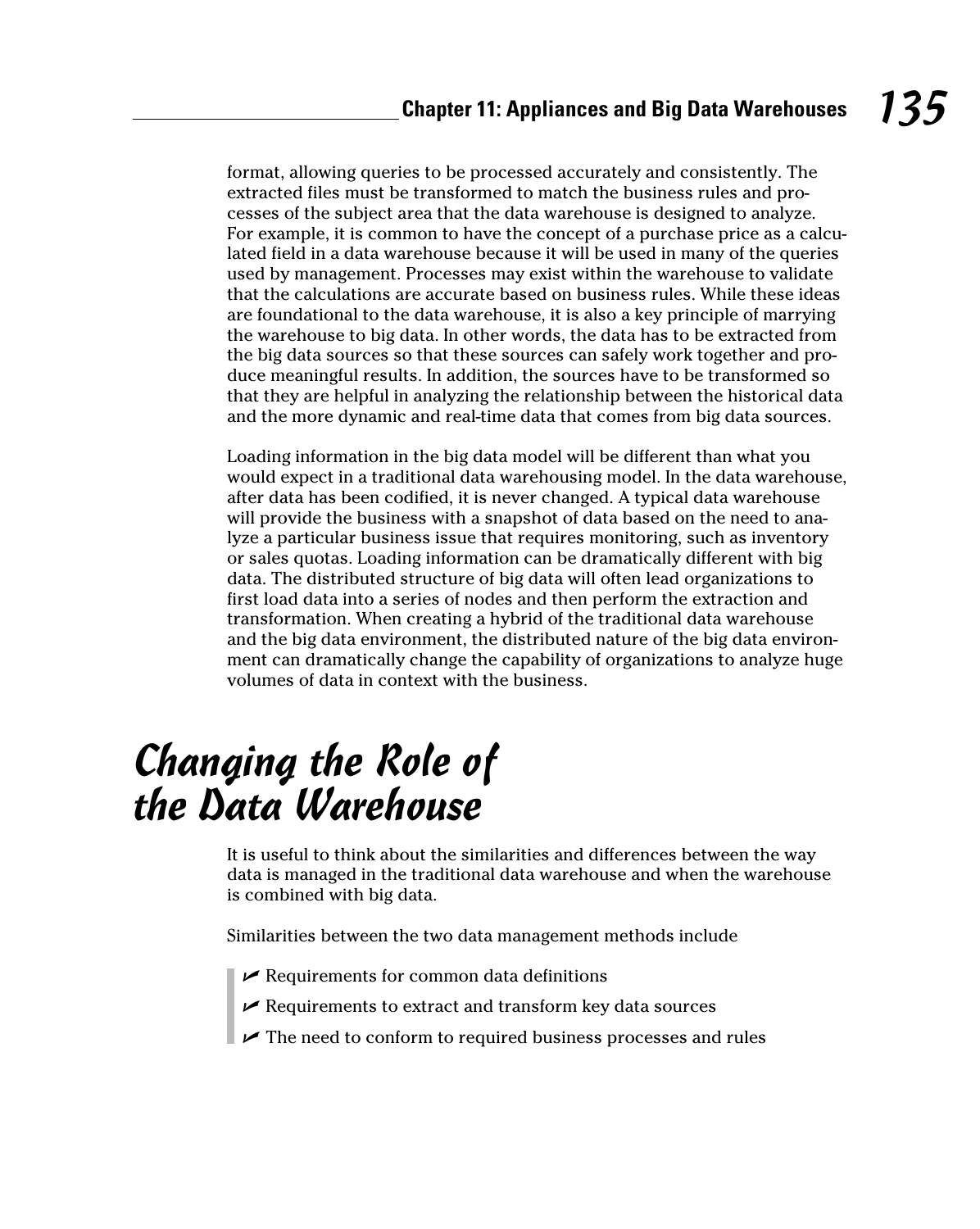Differences between the traditional data warehouse and big data include

- The distributed computing model of big data will be essential to allowing the hybrid model to be operational.
- $\blacktriangleright$  The big data analysis will be the primary focus of the efforts, while the traditional data warehouse will be used to add historical and transactional business context.

# Changing Deployment Models in the Big Data Era

With the advent of big data, the deployment models for managing data are changing. The traditional data warehouse is typically implemented on a single, large system within the data center. The costs of this model have led organizations to optimize these warehouses and limit the scope and size of the data being managed. However, when organizations want to leverage the massive amount of information generated by big data sources, the limitations of the traditional models no longer work. Therefore, the data warehouse appliance has become a practical method of creating an optimized environment to support the transition to new information management.

# The appliance model

When companies need to combine their data warehouse structure with big data, the appliance model can be one answer to the problem of scaling. Typically, the appliance is an integrated system that incorporates hardware (typically in a rack) that is optimized for data storage and management. Because they are self-contained, appliances can be relatively easy and quick to implement, as well as offer lower costs to operation and maintain, Therefore, the system will be preloaded with a relational database, the Hadoop framework, MapReduce, and many of the tools that help ingest and organize data from a variety of sources. It also incorporates analytical engines and tools to simplify the process of analyzing data from multiple sources. The appliance is therefore a single-purpose system that typically includes interfaces to make it easier to connect to an existing data warehouse.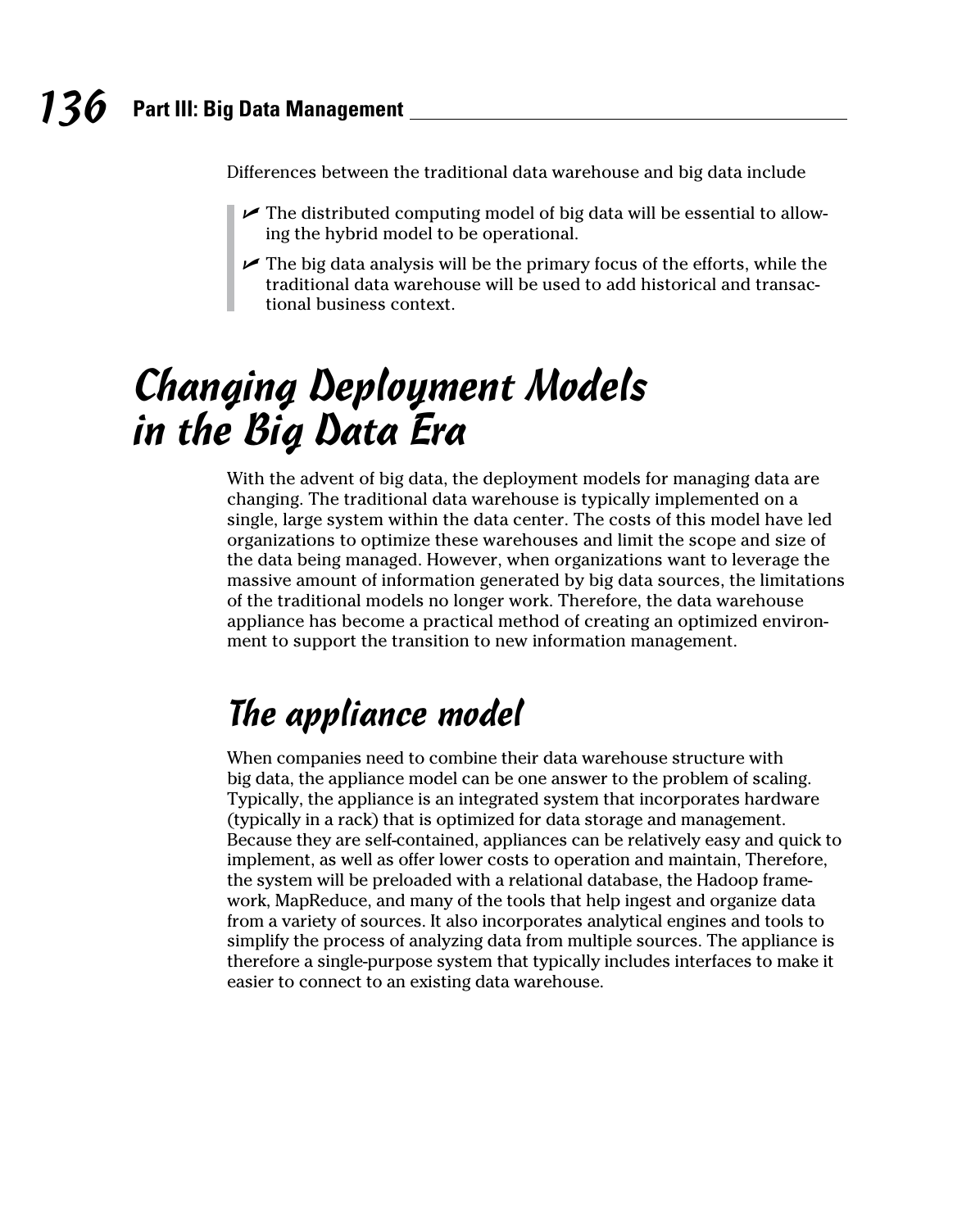#### The cloud model

The cloud is becoming a compelling platform to manage big data and can be used in a hybrid environment with on-premises environments. Some of the new innovations in loading and transferring data are already changing the potential viability of the cloud as a big data warehousing platform. For example, Aspera, a company that specializes in fast data transferring between networks, is partnering with Amazon.com to offer cloud data management services. Other vendors such as FileCatalyst and Data Expedition are also focused on this market. In essence, this technology category leverages the network and optimizes it for the purpose of moving files with reduced latency. As this problem of latency in data transfer continues to evolve, it will be the norm to store big data systems in the cloud that can interact with a data warehouse that is also cloud based or a warehouse that sits in the data center.

# Examining the Future of Data Warehouses

The data warehouse market has indeed begun to change and evolve with the advent of big data. In the past, it was simply not economical for companies to store the massive amount of data from a large number of systems of record. The lack of cost-effective and practical distributed computing architectures meant that a data warehouse had to be designed so that it could be optimized to operate on a single unified system. Therefore, data warehouses were purpose-built to address a single topic. In addition, the warehouse had to be carefully vetted so that data was precisely defined and managed. This approach has made data warehouses accurate and useful for the business to query these data sources. However, this same level of control and precision has made it difficult to provide the business with an environment that can leverage much more dynamic big data sources. The data warehouse will evolve slowly.

Data warehouses and data marts will continue to be optimized for business analysis. However, a new generation of offerings will combine historical and highly structured data stores with different stages of big data stores. First, big data stores will provide the capability to analyze huge volumes of data in near real time. Second, a big data store will take the results of an analysis and provide a mechanism to match the metadata of the big data analysis to the requirements of the data warehouse.